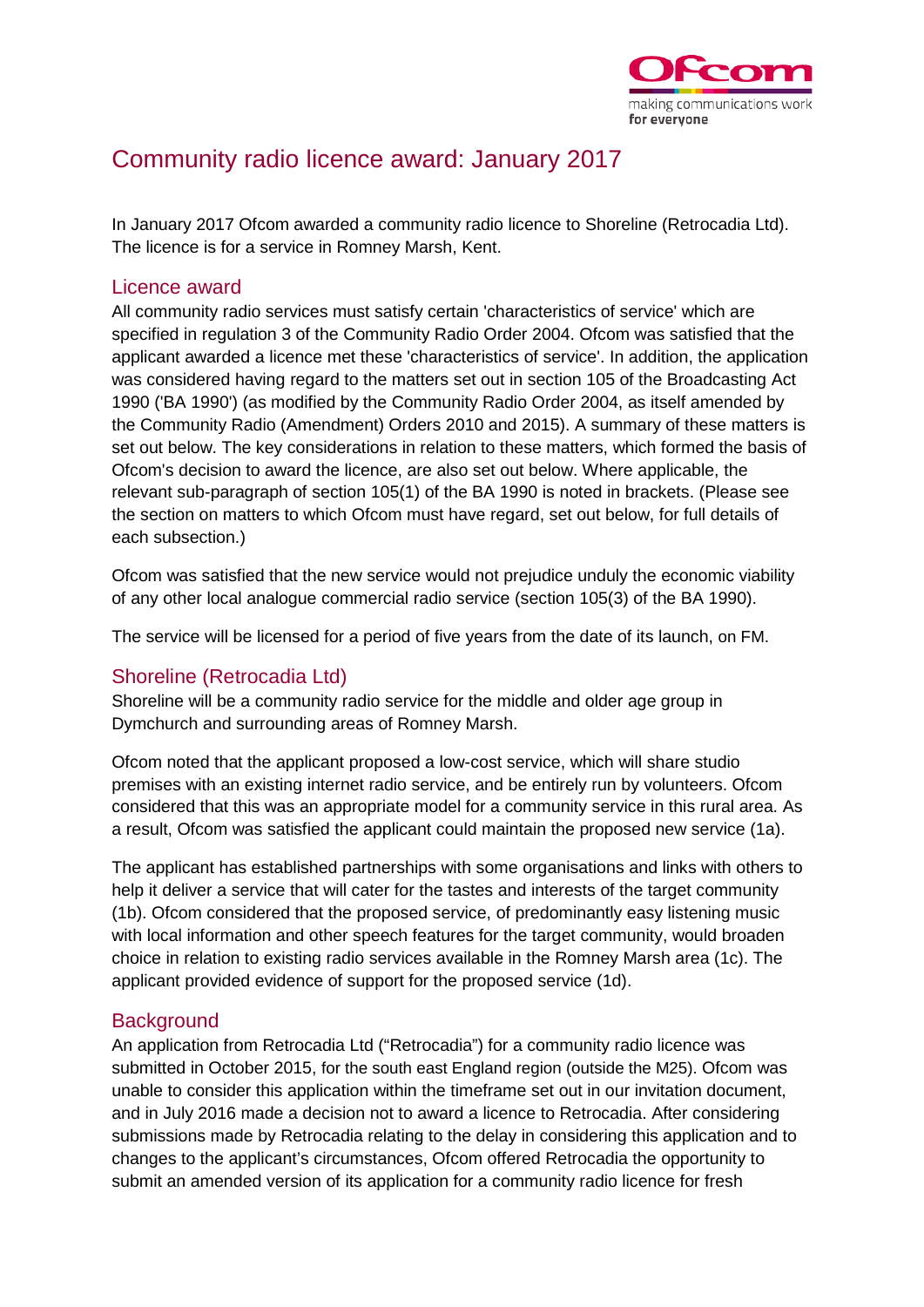

consideration. Retrocadia took up this offer and submitted an amended application in October 2016.

The application by Retrocadia is for an area in Romney Marsh in Kent, where there were no competing applications, for which a frequency has been identified, and where there is no existing locally-focussed radio service.

#### Statutory requirements relating to community radio licensing

The following pages set out the statutory requirements relating to community radio licensing, and details of the licensing process. Further information about these, and detailed information relating to community radio, can be found at: licensing.ofcom.org.uk/binaries/radio/community/thirdround/notesofguidance.pdf

In carrying out all of its functions, Ofcom is required to have regard to the general duties set out in section 3 of the Communications Act 2003. In addition, under section 85(2)(b) BA 1990, it is the duty of Ofcom to do all that it can to secure the provision within the UK of a range and diversity of local radio services.

# The characteristics of a community radio service

In respect of the licensing of community radio services in particular, all community radio licensees must satisfy 'characteristics of service' requirements which are specified in Article 3 of the Community Radio Order 2004. The characteristics of community radio services are:

- That they are local services provided primarily for the good of members of the public, or of particular communities, and in order to deliver social gain, rather than primarily for commercial reasons or for the financial or other material gain of the individuals involved in providing the service;
- That the service is intended primarily to serve one or more communities (whether or not it also serves other members of the public);
- That the person providing the service does not do so in order to make a financial profit by so doing, and uses any profit that is produced in the provision of the service wholly and exclusively for securing or improving the future provision of the service, or for the delivery of social gain to members of the public or the community that the service is intended to serve;
- That members of the community it is intended to serve are given opportunities to participate in the operation and management of the service;
- That, in respect of the provision of that service, the person providing the service makes himself accountable to the community that the service is intended to serve.

Article 2 of the Community Radio Order 2004 includes four mandatory "social gain" objectives. "Social gain" means the achievement, in respect of individuals or groups of individuals in the community that the service is intended to serve, or in respect of other members of the public, of the following objectives:

- the provision of sound broadcasting services to individuals who are otherwise underserved by such services,
- the facilitation of discussion and the expression of opinion,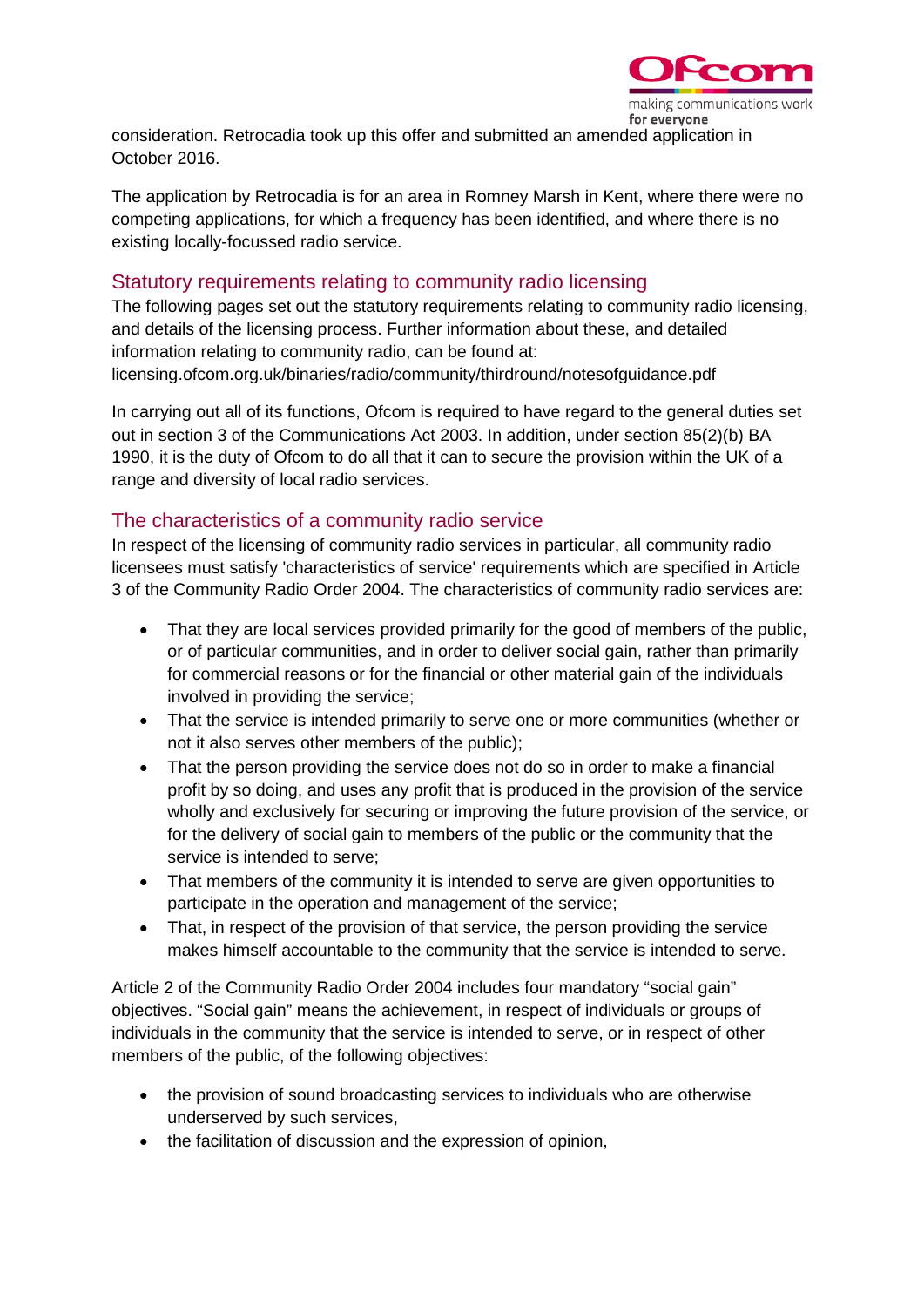

- the provision (whether by means of programmes included in the service or otherwise) of education or training to individuals not employed by the person providing the service, and
- the better understanding of the particular community and the strengthening of links within it.

Article 2 also includes a number of other objectives of a social nature which may be considered to represent "social gain".

# Matters to which Ofcom shall have regard

There are seven matters set out in section 105(1) BA 1990 that Ofcom must have regard to when considering whether to grant a community radio licence. In summary these are:

- The ability of each applicant to maintain its proposed service over the licence period (section 105(1)(a));
- The applicant's ability to cater for the tastes and interests of the target community (section 105(1)(b));
- The extent to which each applicant would broaden the range of local radio services available in the area, and have a content distinct from those services (section  $105(1)(c)$ ;
- The extent to which there is evidence of local demand or support for a proposed service (section 105(1)(d));
- The extent to which the service would deliver social gain benefits to the public or relevant community (section 105(1)(e));
- Provisions for making the operator of service accountable to the relevant community (section 105(1)(f));
- Provisions for allowing access by members of the public or the relevant community to the station facilities, and the provision of training in the use of those facilities (section  $105(1)(g)$ ).

In considering whether, or to whom (and on what conditions), to grant a community radio licence, Ofcom must also have regard to the need to ensure that any service provided under that licence does not prejudice unduly the economic viability of any other local commercial radio service.

Furthermore, without prejudice to the generality of that economic impact requirement, section 105(4) BA 1990 requires Ofcom to impose conditions to ensure, in effect, that any community radio service is prohibited from taking any relevant income from paid advertising and sponsorship of programmes except in the following respects:

- a 'fixed revenue allowance' totalling £15,000 per financial year of the licensee for such relevant income - this exception applies to any community radio service where that service overlaps with any local commercial radio service serving a potential audience of no more than 150,000 persons who have attained the age of 15 years or older;
- a 'fixed revenue allowance' totalling £15,000 per financial year of the licensee for such relevant income plus a proportion of the total relevant income (specified by Ofcom in the licence), but which must not exceed 50% of the total relevant income